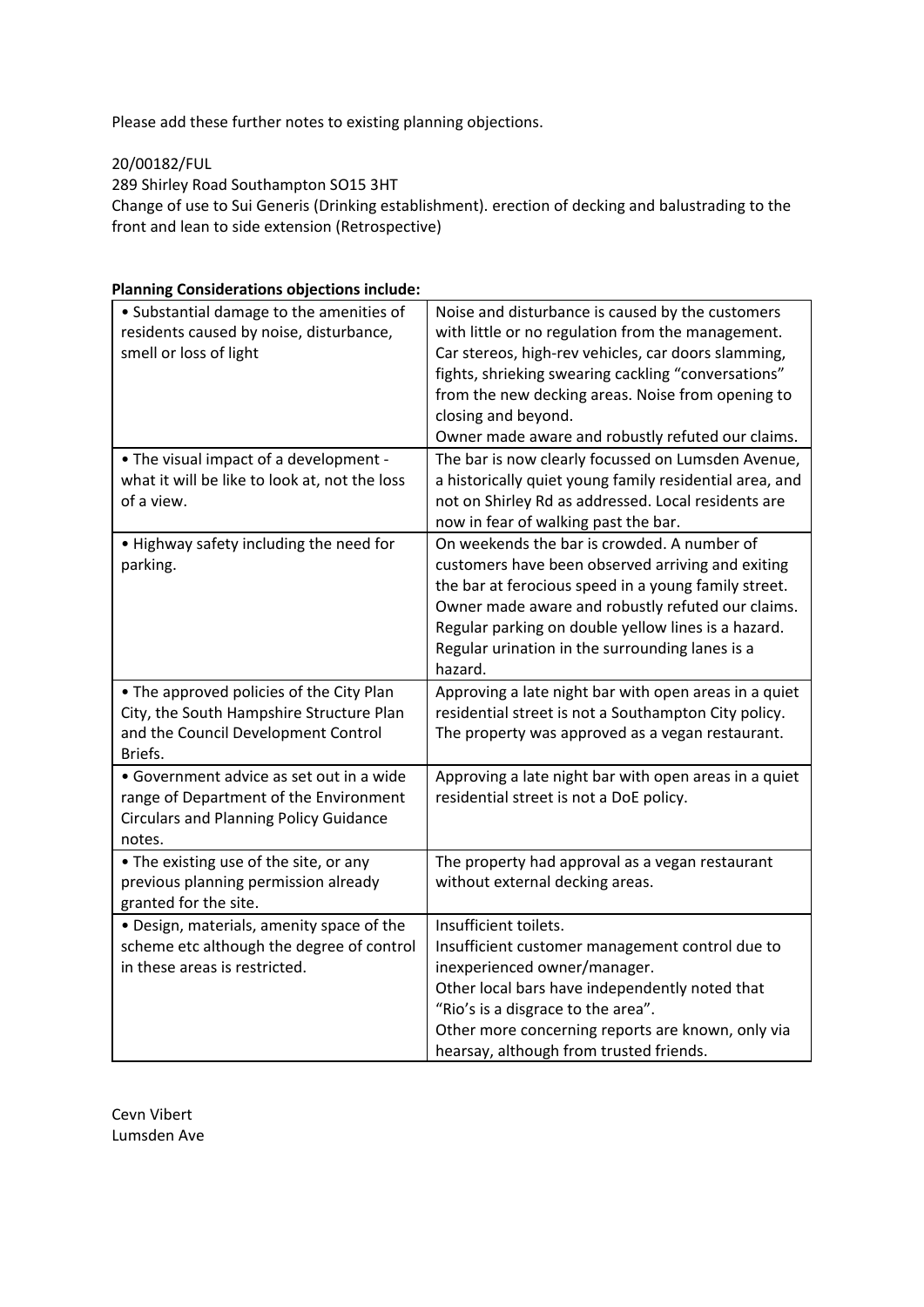I wish to register for the forthcoming planning meeting regarding the above application. I will not be able to attend in person.

I strongly object to this retrospective application because a majority of the bar's footprint is actually in Lumsden Avenue and not Shirley Road. Lumsden Avenue is a residential road but this is not respected by some of the clients of Rio's who appear to want to get highly intoxicated causing noise, loutish behaviour and considerable distress to the residents. The impact on parking by many of the clients, some parking on double yellow lines beside the bar, makes the junction with Shirley Road hazardous to approaching drivers obstructing their view of a very busy road.

Martyn Biffin

Lumsden Avenue.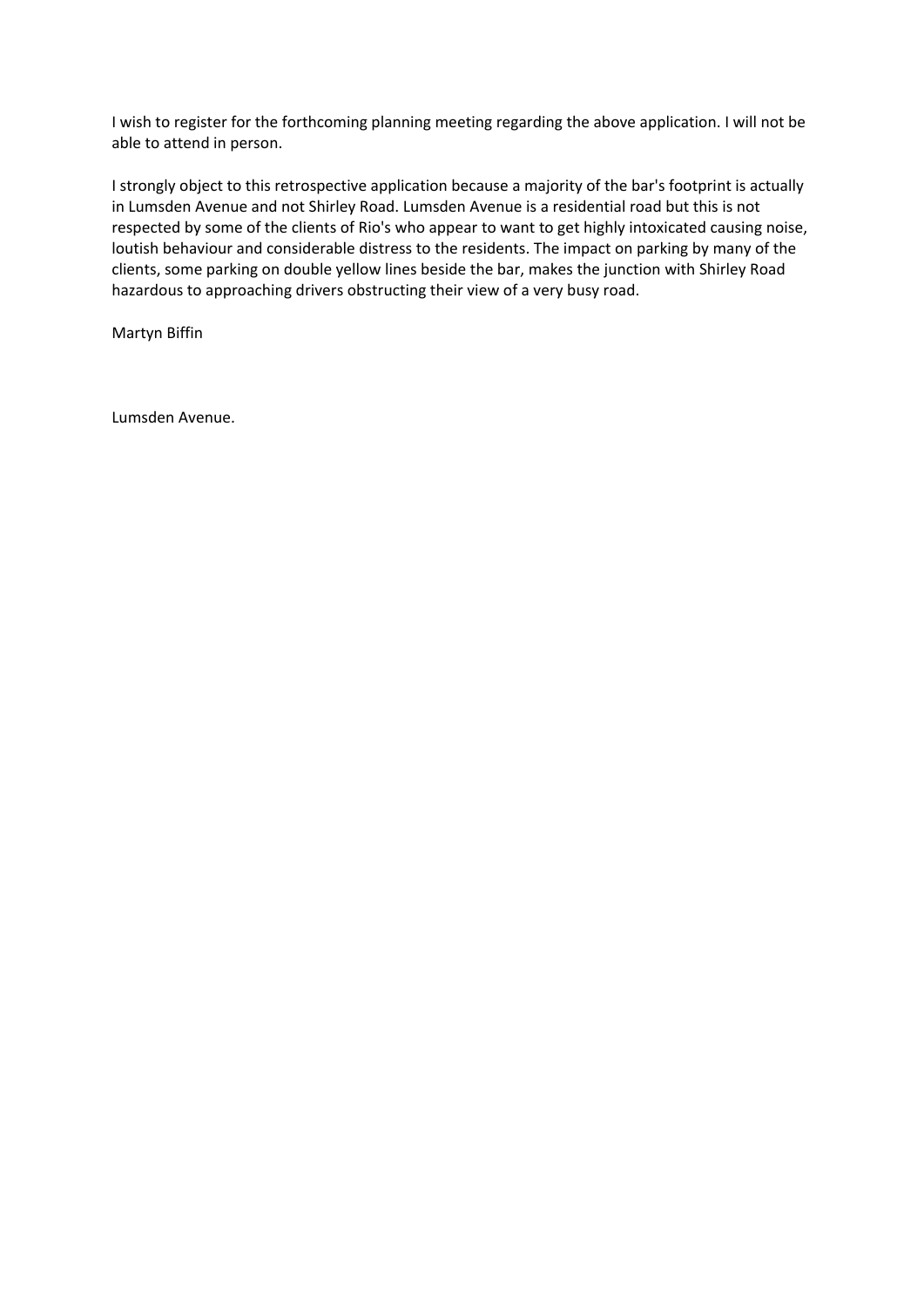Objection to 20/00182/FUL retrospective planning application Rio's Bar.

Rebuttals to the officer's report recommending approval:

Policies CLT15, REI4 and REI7 allowing drinking establishments on Shirley Road are not designed for premises which also extend into residential streets. Sanjha is the only comparator cited by officers with a corner plot yet only has decking on Shirley Road itself. Insufficient weight given to the majority of the drinking space being in Lumsden Avenue.

The conclusions on opening times are flawed. Further restrictions on operating hours are deemed "unreasonable" in light of the permissions given to the restaurant. This fails to recognise the different use and the complete absence of outdoor seating previously. If the restaurant had sought permission for outdoor seating, the opening hours may well have been varied. The "status quo" in hours cannot be justified with a planning application that seeks a significant change in use.

The suggestion by officers that midnight closing on a Saturday night for premises with outdoor seating is standard local procedure is also wrong – the Rover (2300), Witch's Brew (2300), Sanjha (2330), Clockwork bar (2300), Overdraft (2330), Santos Lounge (2300). Two pubs (without outdoor seating) set in residential streets - the nearby Freemantle Arms in Albany Road and the Kings Arms in Church Street - currently close at 2200 & 2230 Saturday respectively. Rio's own website reveals they previously operated with 2300 Saturday closing.

The noise impact of customers using the "lean-to" and picnic tables on Lumsden Avenue has been understated. In summer months, crowds spill out onto the public pavement with the noise carrying to properties where windows are open due to the heat. The temporary barriers are only partially effective and are actually placed beyond the curtilage of the premises.

There is a lack of assessment of the "kicking out" factor on the loss of residential amenity. Visitors to hospitality venues nearby will park in Lumsden Avenue as they are entitled to but restaurant departures will be staggered. A significant number of customers will depart at Rio's closing time with some noisily returning to parked vehicles (this is an operating hours issue not anti-social behaviour complaint).

Officers conclude any outdoor capacity limit would be difficult to enforce but appear not to have considered all the alternatives. Permission could be given for the Shirley Road decking but not for the lean-to and picnic tables on Lumsden Avenue. This would observe Policies CLT15, REI4 & REI7 whilst limiting customer numbers to control noise in a residential street. While it would not eradicate smokers/drinkers standing in that area, the lack of seating/shelter would be a significant disincentive.

If you chose to approve the current scheme, please add further conditions:

- As officers indicate this is finely balance assessment, issue temporary/deferred permission with monitoring of impacts;
- there is strong justification and precedent for the imposition of 2300 Saturday closing;
- no picnic tables and permanent, continuous balustrading on lean-to with access only from within the property to keep customers within curtilage (matching the Shirley Road decking).

Greg Clark, Lumsden Avenue

Separately, I would like to submit this photo as evidence of the Rio's establishment extending onto the public pavement. This was taken on Saturday afternoon without any customers which can push the temporary barriers out further. There is clearly not enough room for the hard structures.